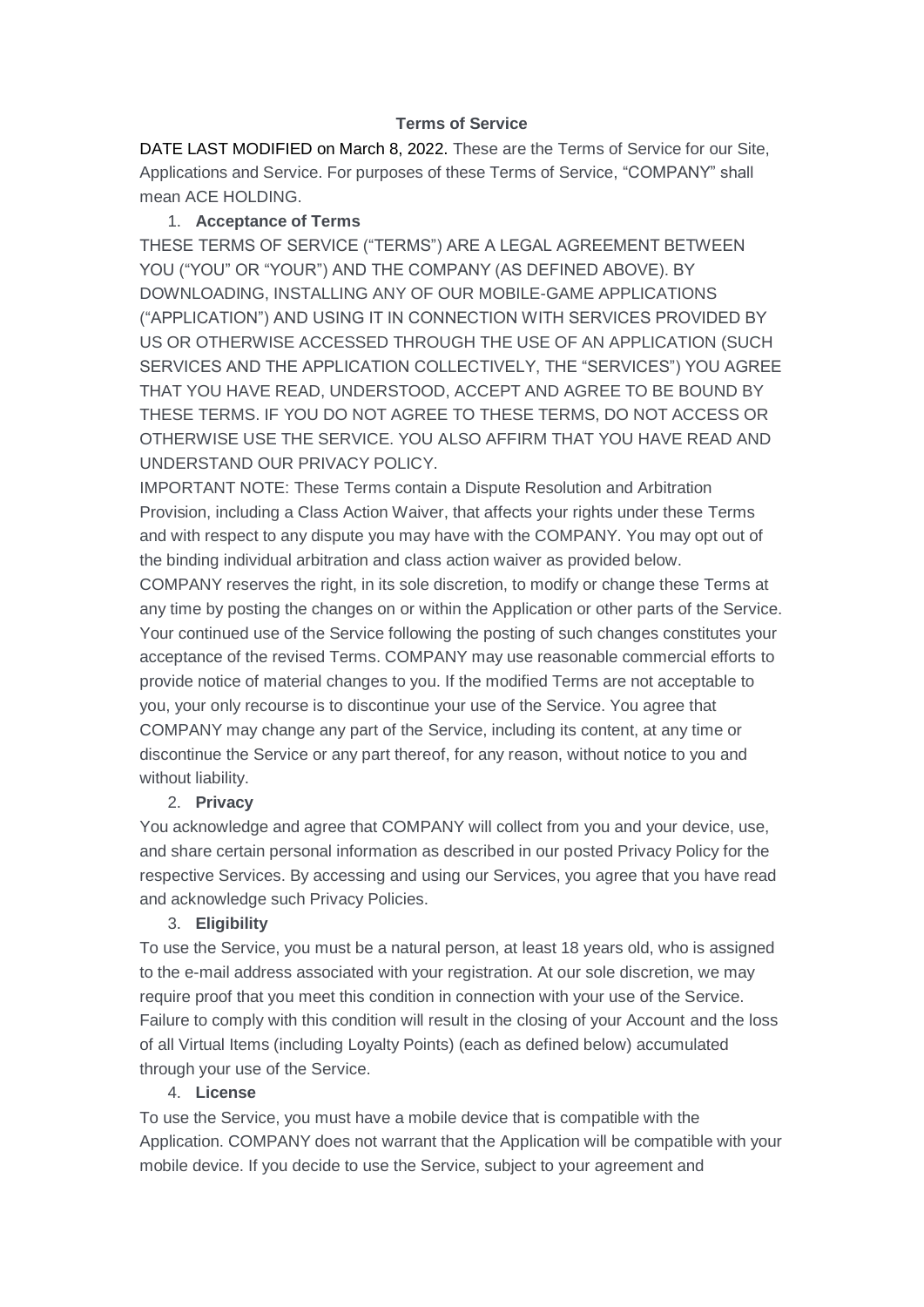compliance with these Terms and the Privacy Policy, COMPANY hereby grants you a non-exclusive, non-transferable, revocable license to install and use an object code copy of the Application for one registered account on one mobile device owned or leased solely by you. COMPANY also grants you a personal, non-exclusive, non-transferable, non-sublicensable, revocable, limited scope license to access and use those portions of the Service that are not part of the Application. Use of the Service shall be solely for your own, private, non-commercial entertainment purposes and for no other purpose whatsoever. If the Service or any part thereof is determined to be illegal under the laws of the jurisdiction in which you are situated, you shall not be granted any license to use the Application or any other part of the Service, and must refrain from using it. You may not: (i) modify, disassemble, decompile or reverse engineer the Application; (ii) rent, lease, loan, resell, sublicense, distribute or otherwise transfer the Application to any third party or use the Application to provide time sharing or similar services for any third party; (iii) make any copies of the Application; (iv) remove, circumvent, disable, damage or otherwise interfere with security-related features of the Application, features that prevent or restrict use or copying of any content accessible through the Application, or features that enforce limitations on use of the Application; or (v) delete the copyright and other proprietary rights notices on the Application. You acknowledge that COMPANY may from time to time issue upgraded versions of the Application, and may automatically electronically upgrade the version of the Application that you are using on your mobile device, but that COMPANY has no obligation to do so. You consent to such automatic upgrading on your mobile device, and agree that the terms and conditions of these Terms will apply to all such upgrades. The foregoing license grant is not a sale of the Application or any copy thereof, and COMPANY and its third party licensors or suppliers retain all right, title, and interest in and to the Application (and any copy of the Application). Standard carrier data charges may apply to your use of the Application.

#### 5. **Virtual Items**

From time to time during your use of the Service, you may have the opportunity to "earn", "buy" or "purchase" (a) virtual in-game items; or (b) virtual in-game points, including but not limited to virtual coins, cash or points, all for use in the Service (together with virtual in-game items, "Virtual Items"). You do not in fact "own" the Virtual Items and the amounts of any Virtual Item do not refer to any credit balance of real points or its equivalent. Rather, by "earning", "buying" or "purchasing" Virtual Items, you are granted a limited license to use the software programs that manifest themselves as the Virtual Items. The purchase and sale of such limited licenses to use Virtual Items is a completed transaction upon redemption of the applicable payment and shall under no circumstances be refundable, transferable or exchangeable including, without limitation, upon termination of your Account, termination of these Terms, and/or the discontinuation of the Service. COMPANY prohibits and does not recognize any purported transfers of Virtual Items effectuated outside of the Service, or the purported sale, gift or trade of anything that appears or originates in the Service, unless otherwise expressly authorized by COMPANY in writing. Accordingly, you may not sublicense, trade, sell or attempt to sell in-game Virtual Items for real money, or exchange Virtual Items for value of any kind outside of a game, without COMPANY's written permission. Any such transfer or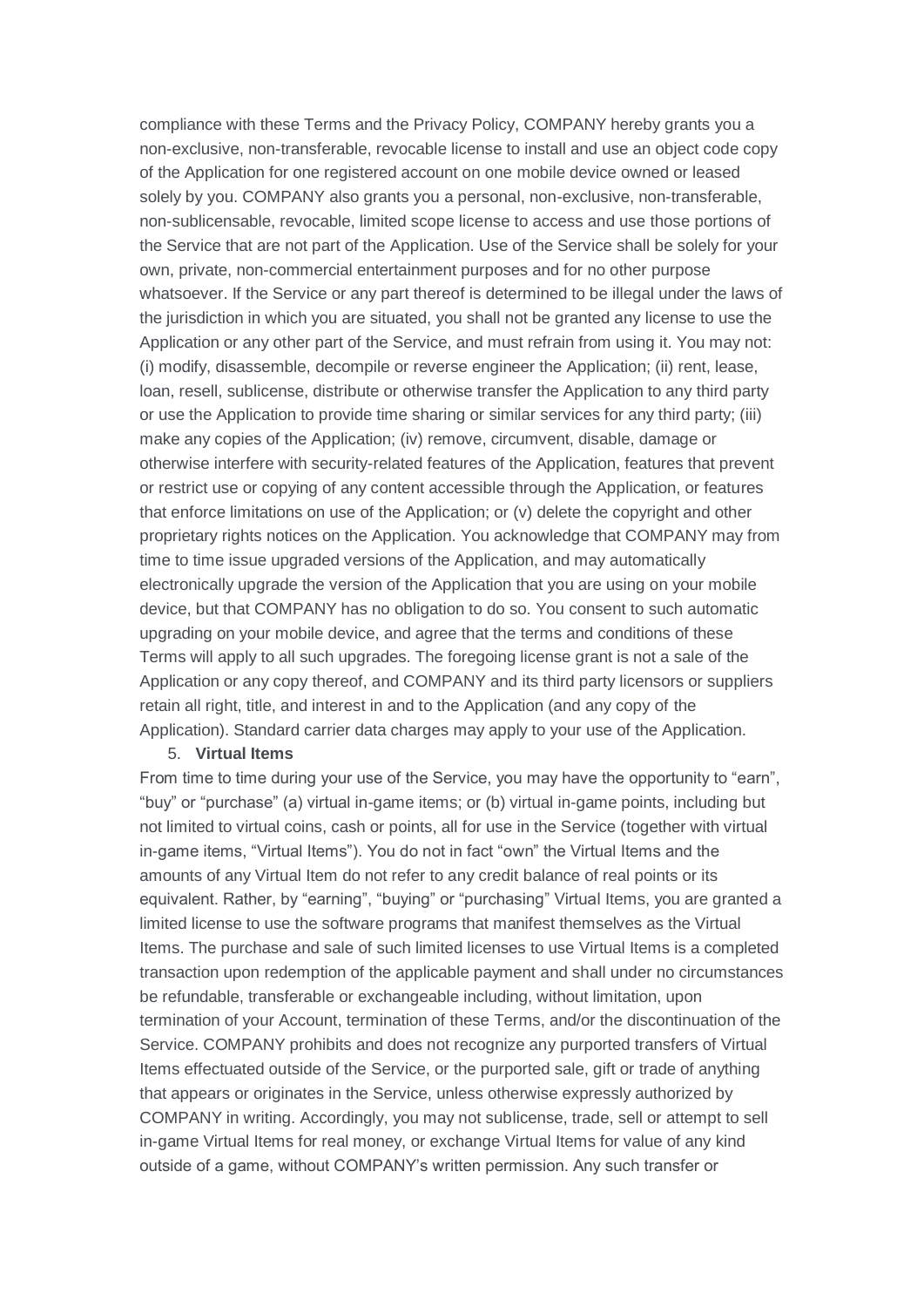attempted transfer is prohibited and void, and will subject your Account to termination. You acknowledge and agree: (a) that COMPANY may change the price of Virtual Items at any time, without notice, for any reason or for no reason, (b) that the amount of virtual points necessary to obtain certain Virtual Items may fluctuate, and (c) that COMPANY has no liability to you for any changes in the price of such Virtual Items and/or the amount of virtual points necessary to obtain Virtual Items. COMPANY reserves the right, without prior notification, to limit the quantity of the Virtual Items you can purchase and/or to refuse to allow you to purchase such Virtual Items. You acknowledge and agree that COMPANY shall have no liability for loss of Virtual Items due to any unauthorized third party activity, such as hacking, phishing, password mining, social engineering, and/or any other unauthorized third party activity. COMPANY may replace such lost Virtual Items at its sole discretion on a case-by-case basis, without incurring any further obligation or liability. COMPANY owns, has licensed, or otherwise has rights to use all of the content that appears on or in the Service. Notwithstanding any provision to the contrary herein, you agree that you have no right or title in or to any content that appears in the Service, including without limitation the Virtual Items therein, whether "earned" in a game or "purchased" from COMPANY.

#### 6. **Loyalty Points**

You may have the opportunity to accumulate "Loyalty Points" through your use of the Service. Loyalty Points are virtual in-game points that you can use to "purchase" other Virtual Items within the Service. As with all Virtual Items, you do not in fact own the Loyalty Points you accumulate and the amounts of any Loyalty Points you accumulate do not refer to any credit balance of real currency or its equivalent. Rather, by "earning", "buying", or "purchasing" Loyalty Points, you are merely granted a limited license to use the software programs that manifest themselves as the Loyalty Points. In the event COMPANY encounters issues with the game that impact the accumulation of Loyalty Points and/or the redemption of Rewards, COMPANY reserves the right to correct any such errors.

## 7. **Accumulating Loyalty Points**

You may accumulate Loyalty Points by taking certain actions while using the Service. For example, you may earn Loyalty Points by posting your in-game achievements to your social media account, "liking" certain aspects of the Service, playing the games for a specified duration, or participating in certain in-game offers. The foregoing list is solely for purposes of example and explanation and is not meant to be exclusive or exhaustive. Loyalty Points are NOT and WILL NOT be awarded or earned in any way related to or based upon the outcome of any game you play during your use of the Service.

### 8. **Using Loyalty Points**

You may exchange your accumulated Loyalty Points for in-game Virtual Items in the Service. You may also exchange your Loyalty Points for Rewards in the "Rewards" area of the Service. In order to redeem a Reward, you must have a valid account connected with the Application. The first time you exchange your Loyalty Points for Rewards, you will be asked to provide your name and e-mail address. The name you provide must match the name that appears on a government-issued identification belonging to the person who has accumulated the Loyalty Points through his/her use of the Service.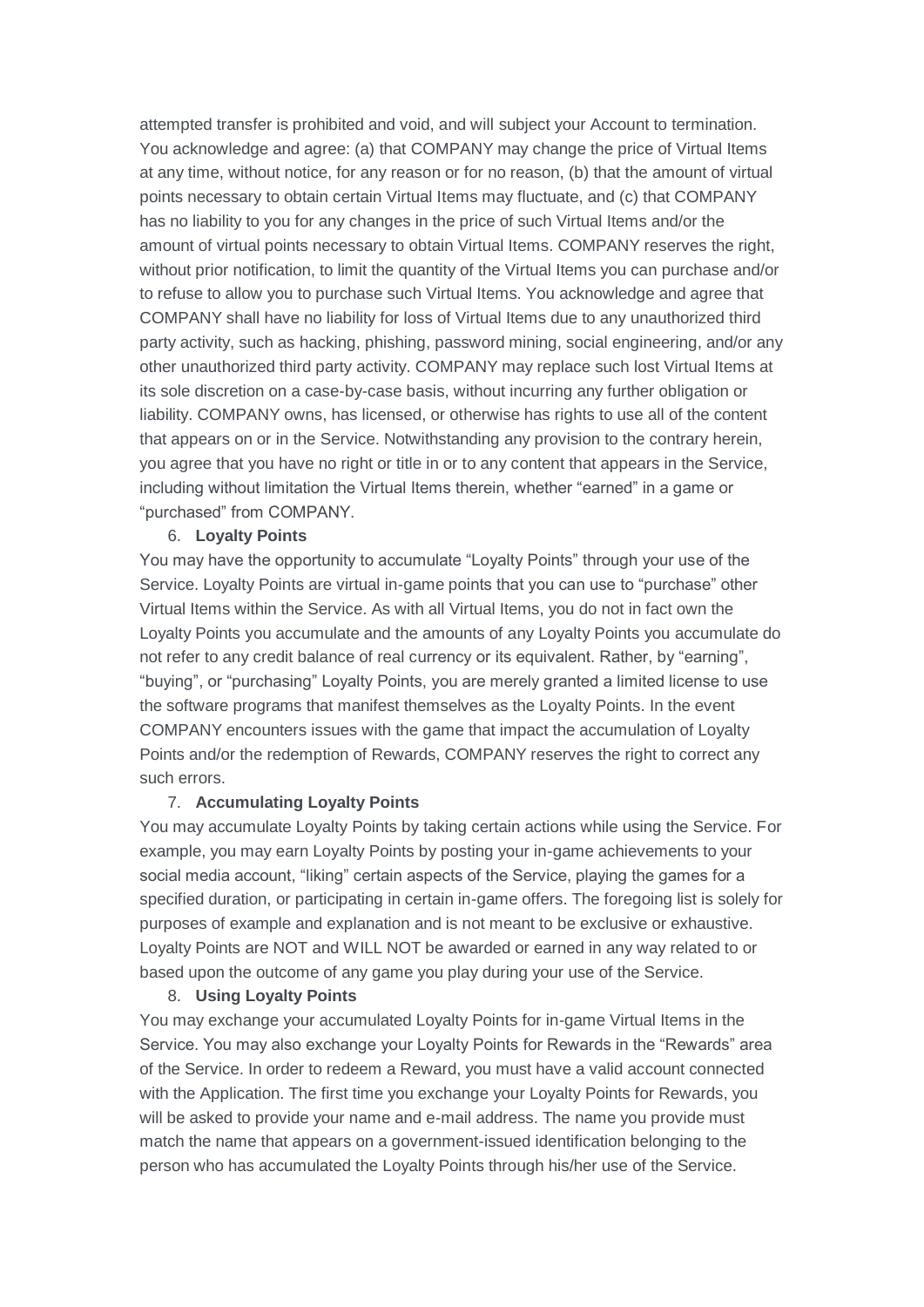Once you have exchanged Loyalty Points for a Reward, you are said to have "purchased" that Reward. After purchasing your Reward, you will have a limited period of time in which complete a "redemption process" by following a defined "redemption method." Redeeming a reward that has been purchased in the Service secures that reward for your specific use at a particular time. When the redemption process is complete, you may then "use" the reward. A Reward is considered "used" at the moment when it is consumed.

## 9. **Inactive Accounts**

If you do not use your Account by logging in using the Service at least once every 30 days, your Account will be deemed inactive. You can, at any time, reactivate your Account by logging in and using the Service. When an Account has been deemed inactive, COMPANY may, at its own discretion, expire any Loyalty Points accumulated by you. Once your account is deemed inactive, any Rewards which have been purchased but not yet redeemed may also be expired at the discretion of COMPANY.

## 10. **Third Party Providers of Goods and Service**

Our Partners reserve the right, in their sole discretion, to change, amend, suspend, cancel, or terminate any program they offer or any aspects and/or terms and conditions thereof, in whole or in part, at any time, with or without notice and for any or no reason. You hereby agree that COMPANY shall have no liability to you as a result of such action by a Partner.

## 11. **Termination**

COMPANY may terminate or suspend your Account (including, but not limited to, suspending your ability to purchase, redeem or consume Rewards) and/or your access to Service (including, but not limited to, restricting your ability to use the Application) at any time, including for breach of these Terms or otherwise, without notice and without liability to you. Upon any such termination, your access to the Service, including all User Content (as defined below) and Virtual Items, will be disabled and you will lose any Loyalty Points that you have accumulated. COMPANY shall have the right, but not obligation, to store any User Content subsequent to any such termination. You may cancel your Account at any time by discontinuing your use of the Service and/or the Application. COMPANY is in no way liable to you for the effects of any termination or cancellation on your use of the Service or the Virtual Items you have accumulated.

## 12. **User Content and Feedback**

The Service may include various forums, blogs, and chat rooms where you and other users can post your observations and comments on designated topics ("User Content"). COMPANY cannot guarantee that other users will not use the ideas and information that you share. Therefore, if you have an idea or information that you would like to keep confidential do not post it on the Service. COMPANY IS NOT RESPONSIBLE FOR ANY USER'S USE, MISUSE OR MISAPPROPRIATION OF ANY CONTENT OR INFORMATION POSTED IN ANY FORUMS, BLOGS AND CHAT ROOMS INCLUDING, WITHOUT LIMITATION, YOUR USE, MISUSE, OR MISAPPROPRIATION, OR ANY INFORMATION A USER MAY PROVIDE TO ANY SERVICE PROVIDER OR OTHER USERS. By making available any User Content through the Service, you hereby grant to COMPANY a worldwide, irrevocable, perpetual, non-exclusive, transferable, royalty-free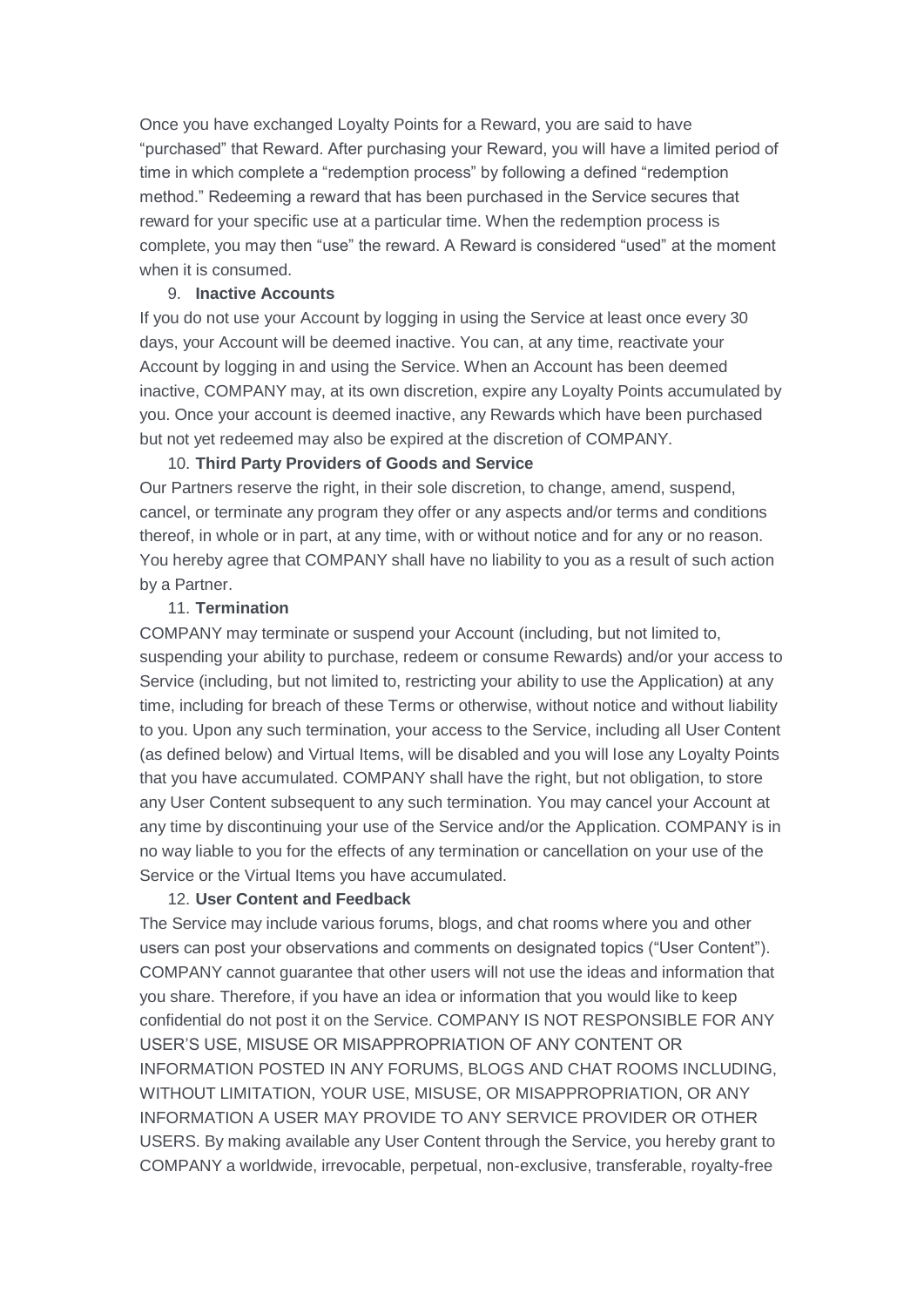license, with the right to sublicense, to use, copy, adapt, modify, distribute, license, sell, transfer, publicly display, publicly perform, transmit, stream, broadcast, access, view, and otherwise exploit such User Content only on, through or by means of the Service. COMPANY does not claim any ownership rights in any such User Content and nothing in these Terms will be deemed to restrict any rights that you may have to use and exploit any such User Content. You acknowledge and agree that you are solely responsible for all User Content that you make available through the Service. Accordingly, you represent and warrant that: (i) you either are the sole and exclusive owner of all User Content that you make available through the Service or that you have all rights, licenses, consents and releases that are necessary to grant to COMPANY the rights in such User Content as contemplated under these Terms; and (ii) neither the User Content nor your posting, uploading, publication, submission or transmittal of the User Content or COMPANY's use of the User Content (or any portion thereof) on, through or by means of the Service will infringe, misappropriate or violate a third party's patent, copyright, trademark, trade secret, moral rights or other proprietary or intellectual property rights, or rights of publicity or privacy, or result in the violation of any applicable law or regulation. COMPANY may or may not regulate User Content and provides no representations or guarantees regarding the accuracy, quality, or integrity of any User Content posted on

the Service. You acknowledge that chats, postings, or materials posted by users are neither endorsed nor controlled by COMPANY, and these communications should not be considered reviewed or approved by COMPANY. By using the Service, you acknowledge and accept that you may be exposed to material you find offensive or objectionable. You are solely responsible for your activities in connection with User Content and you agree that COMPANY will not under any circumstances be responsible or liable for any User Content, including, but not limited to, errors in any User Content or any loss or damage incurred by use of the User Content or for any failure to or delay in removing User Content.

COMPANY reserves the right (but shall at no time be obligated) to, in its sole discretion, remove, block, edit, move, disable or permanently delete User Content from the Service with or without notice for any reason whatsoever. You hereby agree that, to the maximum extent permitted by applicable law, COMPANY shall at no time be responsible or held liable for the removal, modification or blocking of material or User Content that may be considered offensive and shall at no time be obligated to effect such removal other than under applicable law. COMPANY welcomes and encourages your feedback, comments and suggestions for improvements to the Service ("Feedback"). You may submit Feedback using the contact information provided on the Site. You acknowledge and agree that all Feedback will be the sole and exclusive property of COMPANY and you hereby irrevocably assign to COMPANY and agree to irrevocably assign to COMPANY all of your right, title, and interest in and to all Feedback, including without limitation all worldwide patent, copyright, trade secret, trademark, moral rights and other proprietary or intellectual property rights therein. At COMPANY's request and expense, you will execute documents and take such further acts as COMPANY may reasonably request to assist COMPANY to acquire, perfect, and maintain its intellectual property rights and other legal protections for the Feedback.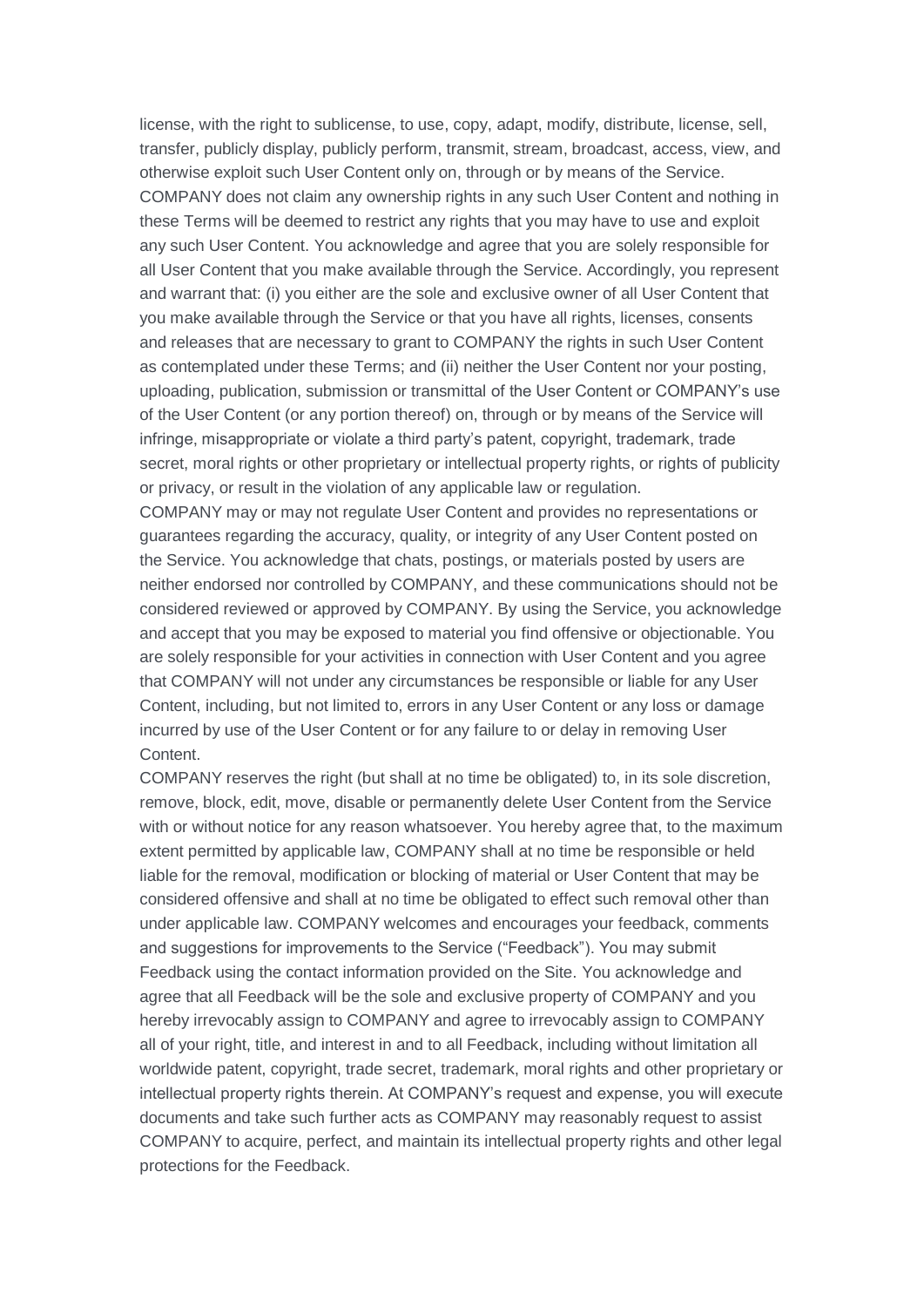### 13. **General Rules of Conduct and Usage**

You represent and warrant that you have full right and authority to use the Service and to be bound by these Terms. You agree that you will comply fully with all applicable laws, regulations, statutes, ordinances, and the Terms herein. You undertake that you shall not defraud, or attempt to defraud, COMPANY or other users, and that you shall not act in bad faith in your use of the Service. If COMPANY determines that you do act in bad faith in violation of these Terms, or if COMPANY determines that your actions fall outside of reasonable community standards, COMPANY may, at its sole discretion, make adjustments to the number of Loyalty Points associated with your Account, terminate your Account and/or prohibit you from using the Service. By way of example, you specifically agree that you shall not:

Download the Application, create an Account or access or use any part of the Service if you are under the age of 18;

Use the Service if you are located in a country embargoed by the United States or if you are on the U.S. Treasury Department's list of Specially Designated Nationals;

Use the Service for any commercial purpose or for the benefit of any third party or in a manner not permitted by these Terms;

Access, tamper with, or use non-public areas of the Service, COMPANY computer systems, or the computer systems of our providers and partners;

Attempt to probe, scan, or test the vulnerability of any COMPANY system or network or breach any security or authentication measures;

Avoid, bypass, remove, deactivate, impair, descramble or otherwise circumvent any technological measure implemented by COMPANY or any of our providers or any other third party (including another user) to protect the Service or any part thereof;

Attempt to use the Service on or through any platform or service that is not authorized by COMPANY;

Post, upload, publish, submit, provide access to or transmit any User Content that: (i) infringes, misappropriates or violates a third party's patent, copyright, trademark, trade secret, moral rights or other intellectual property rights, or rights of publicity or privacy; (ii) violates, or encourages any conduct that would violate, any applicable law or regulation or would give rise to civil liability; (iii) is fraudulent, false, misleading or deceptive; (iv) is defamatory, obscene, pornographic, vulgar or offensive; (v) promotes discrimination, bigotry, racism, hatred, harassment or harm against any individual or group; (vi) is violent or threatening or promotes violence or actions that are threatening to any other person; or (vii) promotes illegal or harmful activities or substances;

Interfere with the ability of other users to enjoy using the Service, including but not limited to, disrupting the COMPANY's game environment, or taking actions that interfere with or increase the cost to provide the Service for the enjoyment of other users;

Engage in any act that conflicts with the spirit or intent of the Service, including but not limited to, manipulating or circumventing game policies, game rules or these Terms; Upload or transmit (or attempt to upload or transmit) files that contain viruses, Trojan horses, worms, time bombs, cancelbots, corrupted files or data, or any other similar software or programs that may damage the operation of the Service or the computers of other users of the Service;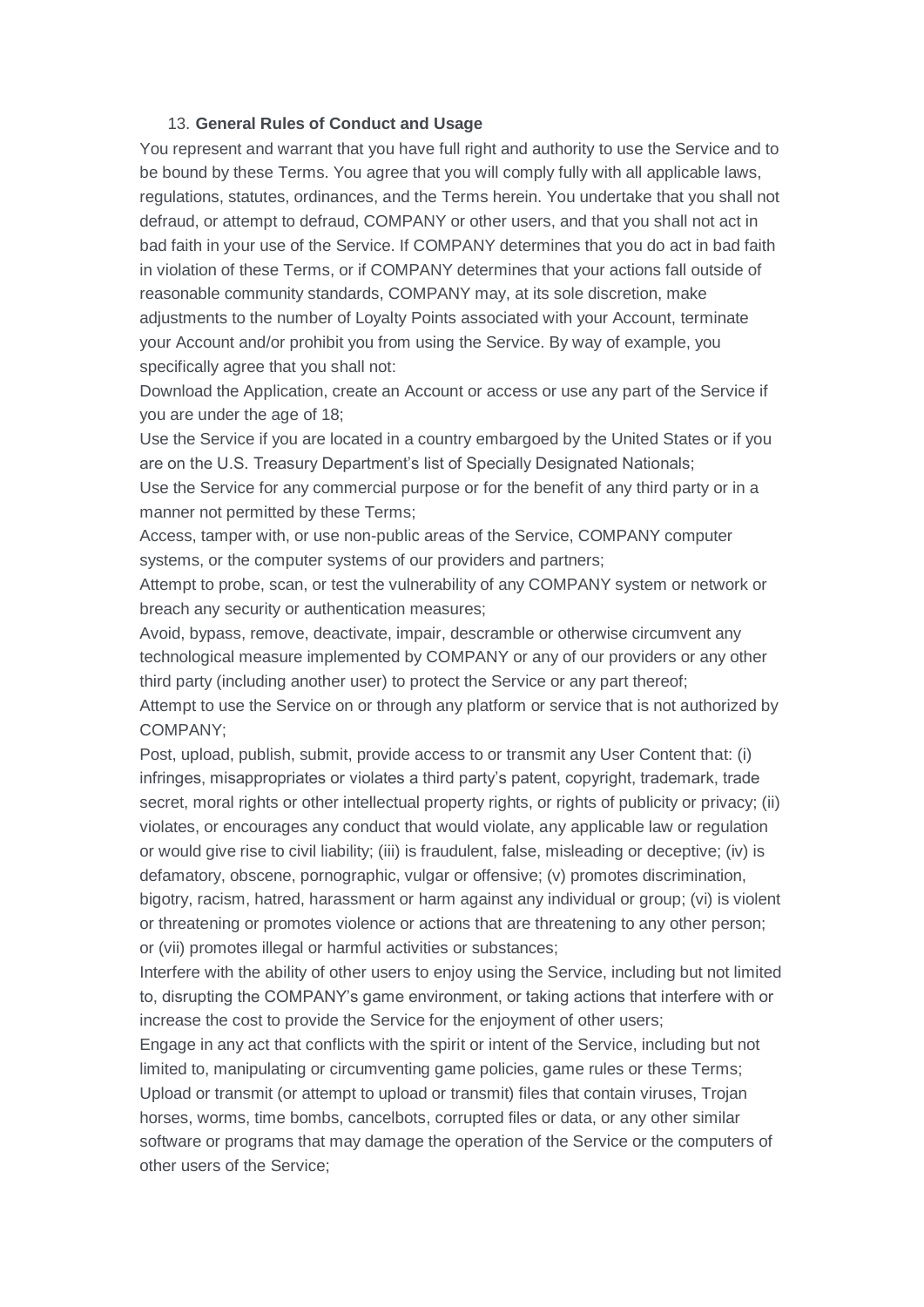Send any unsolicited or unauthorized advertising, promotional materials, e-mail, junk mail, spam, chain letters or other form of solicitation;

Create false personas, multiple identities, multiple Accounts, set up an Account on behalf of someone other than yourself or otherwise attempt to override or avoid any Loyalty Points or Rewards limits or restrictions established by COMPANY and/or any Rewards Partner;

Obtain or attempt to obtain passwords or other private information from other users of the Service, including but not limited to, personally identifiable information or financial information;

Upload or transmit (or attempt to upload or to transmit), without COMPANY's express permission, any material that acts as a passive or active information collection or transmission mechanism, including, without limitation, clear graphics interchange formats, 1×1 pixels, cookies or other similar devices;

Develop, distribute, use, or publicly inform other members of cheats, automation software, bots, hacks, mods or any other unauthorized third party software or applications;

Exploit, distribute or publicly inform other users of the Service of any game error or bug which gives users an unintended advantage;

Use Virtual Items in a manner that violates these Terms, including transferring or selling Virtual Items or fraudulently obtaining or acquiring Virtual Items or other products or services;

Sublicense, rent, lease, sell, trade, gift, bequeath or otherwise transfer your Account or any Virtual Items associated with your Account to anyone without COMPANY's written permission;

Access or use an Account or Virtual Items that have been sublicensed, rented, leased, sold, traded, gifted, bequeathed, or otherwise transferred from the original Account creator without COMPANY's permission;

Engage in any fraudulent activity with respect to payment methods or advertiser tracking mechanisms;

Violate any applicable law or regulation;

Attempt to interfere with, intercept or decipher any transmissions to or from the servers for the Service;

Interfere with, or attempt to interfere with, the access of any user, host or network, including, without limitation, sending a virus, overloading, flooding, spamming, or mailbombing the Service; or

Encourage or enable any other individual or group to do any of the foregoing.

## 14. **Intellectual Property Ownership**

The Service and all content thereon or therein are protected by copyright, trademark, and other laws of the United States and foreign countries. Except as expressly provided in these Terms, COMPANY and its licensors exclusively own all right, title and interest in and to Service and all content thereon or therein, including all associated intellectual property rights. You will not remove, alter or obscure any copyright, trademark, service mark or other proprietary rights notices incorporated in or accompanying the Service. You agree that you shall not: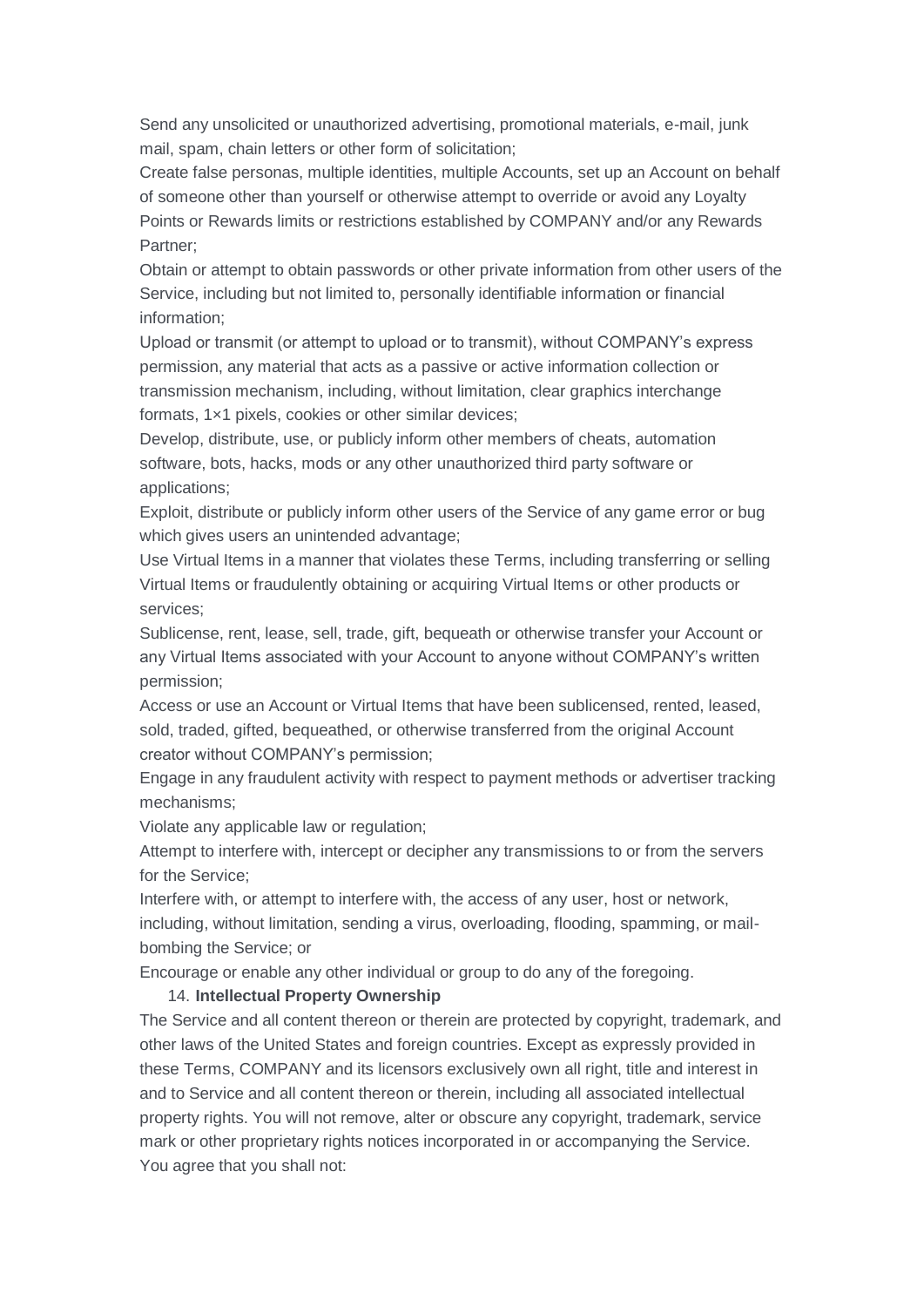Modify, reverse engineer, decompile, disassemble, decipher or otherwise attempt to derive the source code for any underlying software or other intellectual property used to provide the Service without COMPANY's explicit, prior written permission;

Use, display, mirror or frame the Service, or any individual element within the Service; Use the intellectual property of COMPANY, or any COMPANY licensor, to adapt, modify or create derivative works based on such intellectual property;

Rent, lease, loan, trade, sell/re-sell access to the Service or any information therein, in whole or part; or

Use or reproduce any COMPANY licensor, or third party trademark or logo without the prior express written consent of the owner of such trademark or logo.

## 15. **Links to Third Party Sites**

The Service may contain links to third-party websites or resources that are not owned or controlled by COMPANY. You acknowledge and agree that COMPANY is not responsible or liable for: (i) the availability or accuracy of such websites or resources; or (ii) the content, products, or services on or available from such websites or resources. COMPANY does not control nor does it review, research, verify, validate or approve the third-party sites to which the Service may be linked. Such links, therefore, do not imply any endorsement by COMPANY of such websites or resources or the content, products, or services available from such websites or resources. You acknowledge sole responsibility for and assume all risk arising from your use of any such websites or resources.

### 16. **DMCA Notice**

If you are a copyright owner or an agent thereof and believe your work is the subject of copyright infringement on the Service, you may submit a notification of claimed infringement under the Digital Millennium Copyright Act ("DMCA") by providing notice to COMPANY's Designated Agent the following information:

Identification of the copyrighted work claimed to have been infringed, or, if multiple copyrighted works at a single online site are covered by a single notification, a representative list of such works at that site;

Identification of the material that is claimed to be infringing or to be the subject of infringing activity and that is to be removed or access to which is to be disabled and information reasonably sufficient to permit us to locate the material;

Information reasonably sufficient to permit us to contact you, such as an address, telephone number, and, if available, an electronic mail address;

A statement that you have a good faith belief that use of the material in the manner complained of is not authorized by the copyright owner, its agent, or the law;

A statement that the information in the notification is accurate, and under penalty of perjury, that you are authorized to act on behalf of the owner of an exclusive right that is allegedly infringed; and

A physical or electronic signature of a person authorized to act on behalf of the owner of a copyright that is allegedly infringed.

COMPANY's Designated Agent for claims of copyright infringement can be reached as follows: feiyu832@gmail.com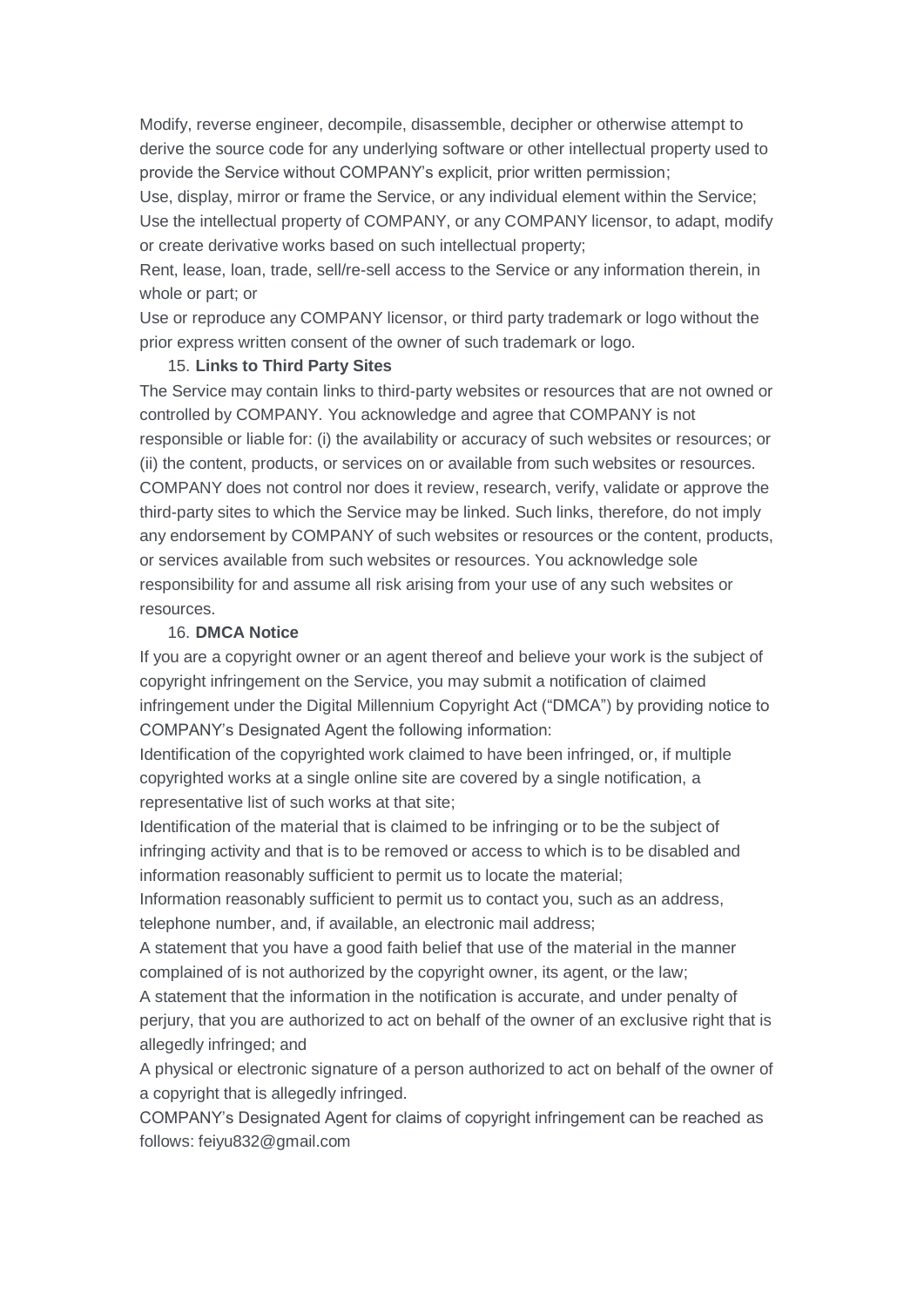You acknowledge that if you fail to comply with substantially all of the above requirements of this section your DMCA notice may not be valid and we may not be able to remove infringing content.

Please also note that under Section 512(f) of the Copyright Act, any person who knowingly materially misrepresents that material or activity is infringing may be subject to liability.

## 17. **Updates to the Site and Service; Maintenance**

You acknowledge and agree that COMPANY may update the Service with or without notifying you. COMPANY may require that you accept updates to the Service and you may also need to update third party software from time to time in order to receive the Service. COMPANY conducts maintenance work on its system from time to time. A portion, or sometimes all, of the features of the Service will not be available during maintenance periods. All problems encountered during the use of the Service, including those with regard to your Account, can be reported to COMPANY when the problem is encountered feiyu832@gmail.com

## 18. **Dispute Resolution and Arbitration**

If you live in the United States or another jurisdiction that allows you to agree to arbitration, you and COMPANY agree that all Disputes, as defined below, between you and COMPANY will be settled by binding arbitration, unless otherwise provided herein. This agreement does not apply (1) if you are a resident of any jurisdiction which prohibits this arbitration agreement, (2) if you opt out of this arbitration agreement as described in section (e) below, or (3) to certain types of Disputes described in section (e) below. Please read this provision carefully.

## a. **Purpose**

This Dispute Resolution and Arbitration Provision ("Provision") facilitates the prompt and efficient resolution of any disputes that may arise between you and COMPANY. Arbitration is a form of private dispute resolution in which persons with a dispute waive their rights to file a lawsuit, to proceed in court and to a jury trial, and instead submit their disputes to a neutral third person (or arbitrator) for a binding decision. In the absence of an arbitration agreement, you may otherwise have a right or opportunity to bring claims in court, before a judge or jury, and/or participate in or be represented in a case filed in court by others (including, but not limited to, class actions). Arbitration replaces the right to go to court. Except as otherwise provided herein, by agreeing to these Terms, you waive your right to litigate claims in court and waive the right to have your claims heard by a judge or jury. There is no judge or jury in arbitration, and court review of an arbitration award is limited. The arbitrator must follow this agreement and can award the same damages and relief as a court (including attorneys' fees).

You have the right to opt-out of this Provision (as explained below), which means you would retain your right to litigate your disputes in a court, either before a judge or jury. For the purpose of these Terms, including this Provision specifically, "COMPANY" means ACE HOLDING. "Dispute" means any dispute, claim, or controversy between you and COMPANY regarding any aspect of your relationship with COMPANY, whether based in contract, statute, regulation, ordinance, tort (including, but not limited to, fraud, misrepresentation, fraudulent inducement, or negligence), or any other legal or equitable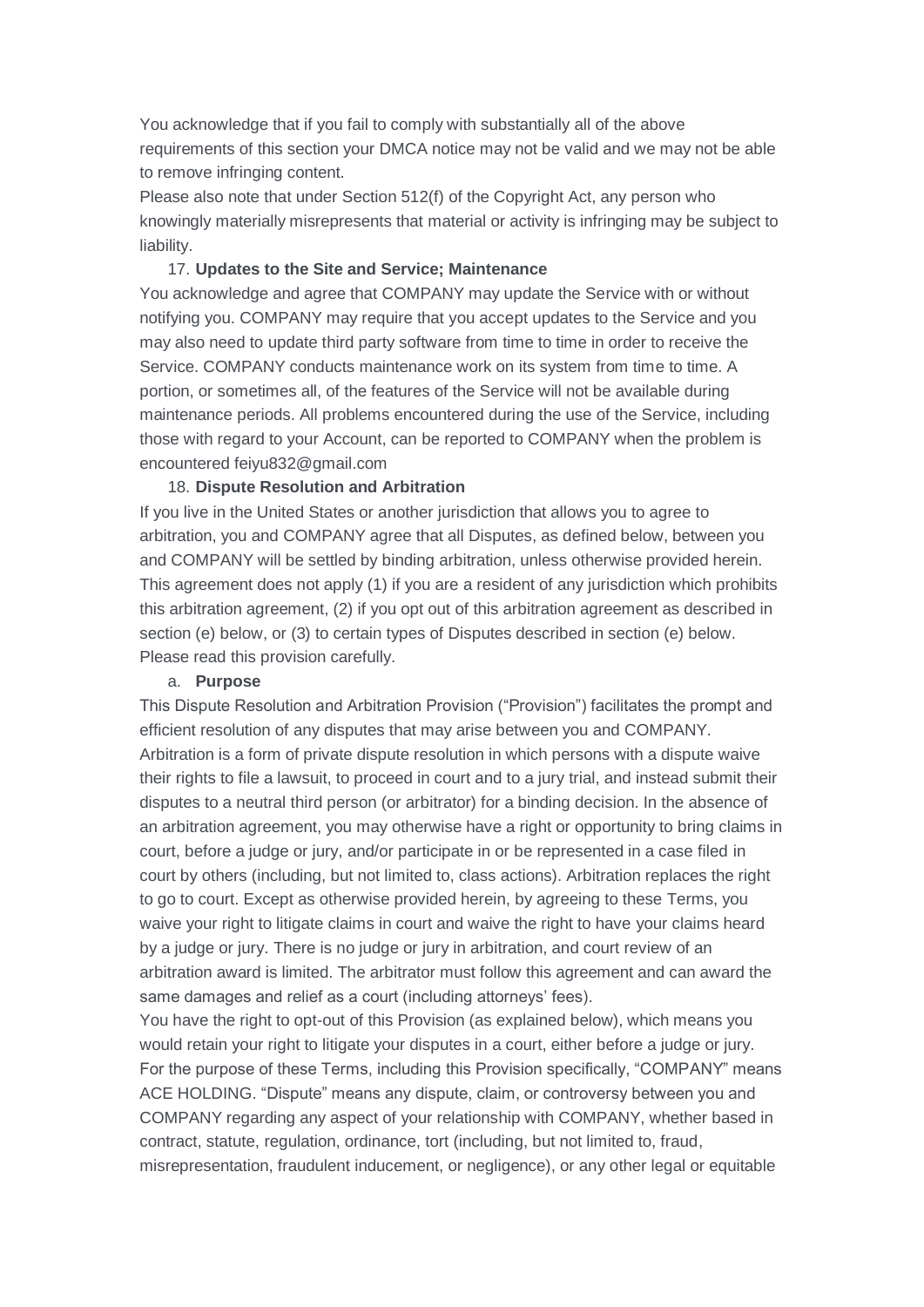theory, and includes the validity, enforceability or scope of this Provision (with the exception of the enforceability of the Class Action Waiver clause below). "Dispute" is to be given the broadest possible meaning that will be enforced.

# b. **Agreement to Arbitrate / Waiver of Right to Jury Trial**

YOU AND COMPANY EACH AGREE THAT, EXCEPT AS PROVIDED BELOW, ANY AND ALL DISPUTES, AS DEFINED ABOVE, WHETHER PRESENTLY IN EXISTENCE OR BASED ON ACTS OR OMISSIONS IN THE PAST OR IN THE FUTURE, WILL BE RESOLVED EXCLUSIVELY AND FINALLY BY BINDING ARBITRATION RATHER THAN IN COURT IN ACCORDANCE WITH THIS PROVISION, AND YOU ARE WAIVING YOUR RIGHT TO A TRIAL BY JURY OR TO PARTICIPATE AS A PLAINTIFF OR CLASS MEMBER IN ANY PURPORTED CLASS ACTION OR REPRESENTATIVE PROCEEDING.

you understand and agree that by entering into this agreement you and COMPANY are each waiving the right to a jury trial or a trial before a judge in a public court. In the absence of this Provision, you and COMPANY might otherwise have had a right or opportunity to bring Disputes in a court, before a judge or jury, and/or to participate or be represented in a case filed in court by others (including class actions). Except as otherwise provided below, those rights are waived. Other rights that you would have if you went to court, such as the right to appeal and to certain types of discovery, may be more limited or may also be waived.

## c. **Class Action Waiver**

Except as otherwise provided in this Provision, the arbitrator may not consolidate more than one person's claims, and may not otherwise preside over any form of a class or representative proceeding or claims (such as a class action, consolidated action or private attorney general action) unless both you and COMPANY specifically agree to do so following initiation of the arbitration. If you choose to pursue your Dispute in court by opting out of this Provision, as specified above, this Class Action Waiver will not apply to you. Neither you, nor any other user of the Service can be a class representative, class member, or otherwise participate in a class, consolidated, or representative proceeding without having complied with the opt-out requirements above.

## d. **Pre-Arbitration Claim Resolution**

For all Disputes, whether pursued in court or arbitration, you must first give COMPANY an opportunity to resolve the Dispute. You must commence this process by written notification to:

# **For all United States users:** ACE HOLIDNG

# **For all other users:** ACE HOLDING

That written notification must include (1) your name, (2) your address, (3) a written description of your Claim, and (4) a description of the specific relief you seek. If COMPANY does not resolve the Dispute within 45 days after it receives your written notification, you may pursue your Dispute in arbitration. You may pursue your Dispute in a court only under the circumstances described below.

# e. **Exclusions from Arbitration/Right to Opt Out**

Notwithstanding the above, you or COMPANY may choose to pursue a Dispute in court and not by arbitration if (i) the Dispute qualifies, it may be initiated in small claims court;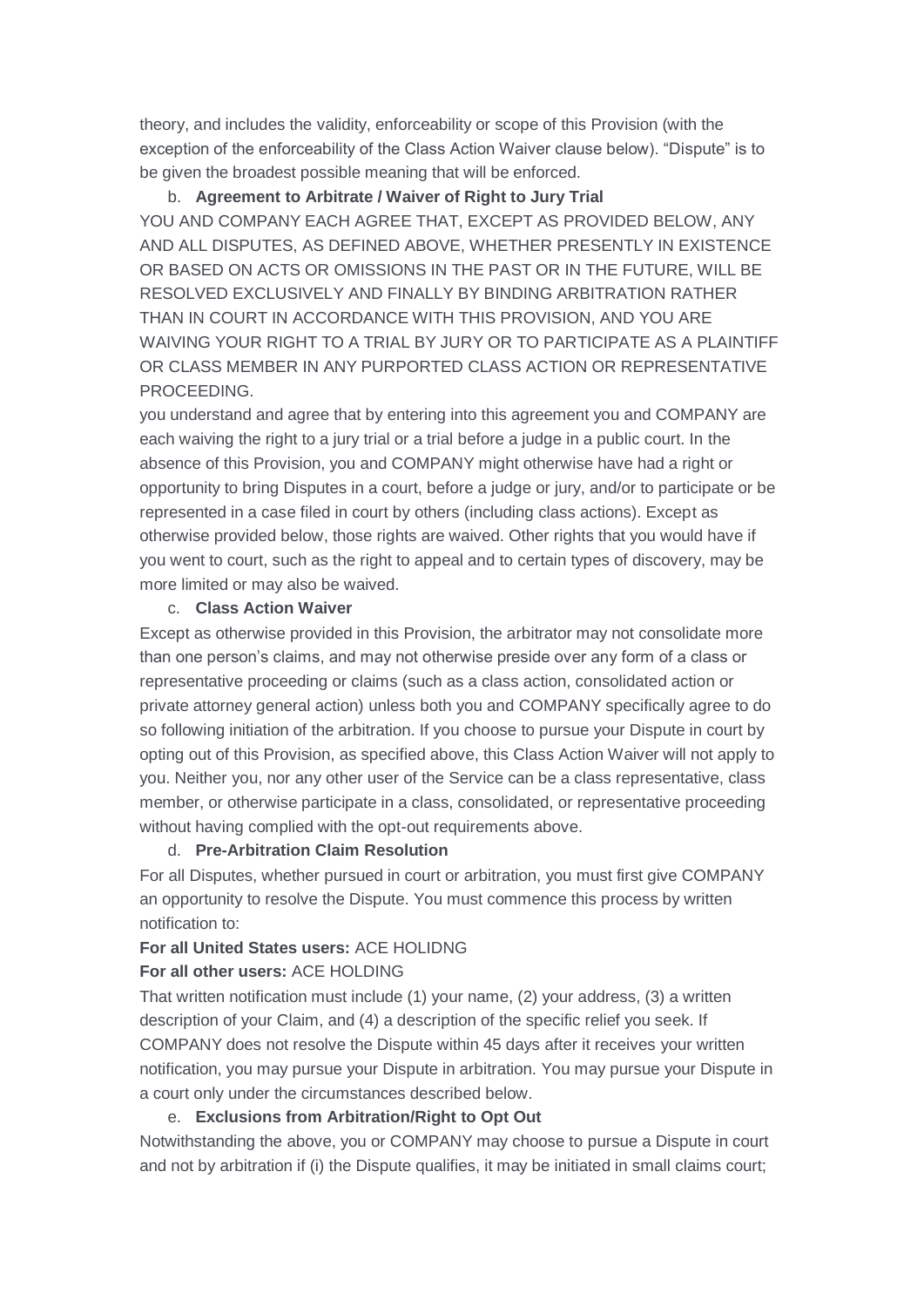or (ii) YOU PROVIDE THE COMPANY WRITTEN NOTICE OF YOUR DESIRE TO OPT-OUT OF THESE ARBITRATION PROCEDURES WITHIN 30 DAYS FROM THE DATE THAT YOU FIRST CONSENT TO THIS AGREEMENT (the "Arbitration Opt-Out Notice"). To opt-out of these arbitration procedures, you must provide written notification to: **For all United States users:** ACE HOLIDNG

## **For all other users:** ACE HOLIDNG

Your written notification must include (1) your name, (2) your address, and (3) a clear statement that you do not wish to resolve disputes with COMPANY through arbitration. Your decision to opt-out of this Provision will have no adverse effect on your relationship with COMPANY. If you do not provide the Company with an Arbitration Opt-Out Notice within 30 days from the date that you first consent to these Terms, you will be deemed to have knowingly and intentionally waived your right to litigate any dispute except as expressly set forth in clauses (i) and (ii) above.

Additionally, notwithstanding the above, COMPANY reserves the right to bring an action in any court of competent jurisdiction against you to stop and/or seek compensation for the intentional or willful misuse or abuse (e.g. hacking or falsifying location) of its intellectual property, services, and products.

### f. **Arbitration Procedures – United States Users**

If this Provision applies and the Dispute is not resolved as provided above ("Pre-Arbitration Claim Resolution") either you or COMPANY may initiate arbitration proceedings. The American Arbitration Association ("AAA"), www.adr.org, or JAMS, www.jamsadr.com, will arbitrate all Disputes, and the arbitration will be conducted before a single arbitrator. The arbitration shall be commenced as an individual arbitration. Unless both you and the Company agree in writing, the arbitrator shall not consolidate more than one person's claims, and may not otherwise preside over any form of any class or representative proceeding. All issues shall be for the arbitrator to decide, including the scope and enforceability of this Provision, as well as any dispute related to its interpretation, applicability, or formation, including any claim that all or any part of it is void or voidable. For arbitration before AAA, for Disputes of less than \$75,000, the AAA's Supplementary Procedures for Consumer-Related Disputes will apply; for Disputes involving \$75,000 or more, the AAA's Commercial Arbitration Rules will apply. In either instance, the AAA's Optional Rules for Emergency Measures Of Protection shall apply. The AAA rules are available at www.adr.org or by calling 1-800-778-7879. For arbitration before JAMS, the JAMS Comprehensive Arbitration Rules & Procedures and the JAMS Recommended Arbitration Discovery Protocols For Domestic, Commercial Cases will apply. The JAMS rules are available at www.jamsadr.com or by calling 1-800-352-5267. This Provision governs in the event it conflicts with the applicable arbitration rules. Under no circumstances will class action procedures or rules apply to the arbitration. Because the Service and these Terms concern interstate commerce, the Federal Arbitration Act ("FAA") governs the arbitrability of all Disputes. However, the arbitrator will apply applicable substantive law consistent with the FAA and the applicable statute of limitations or condition precedent to suit.

**Arbitration Award** – The arbitrator may award on an individual basis any relief that would be available pursuant to applicable law, and will not have the power to award relief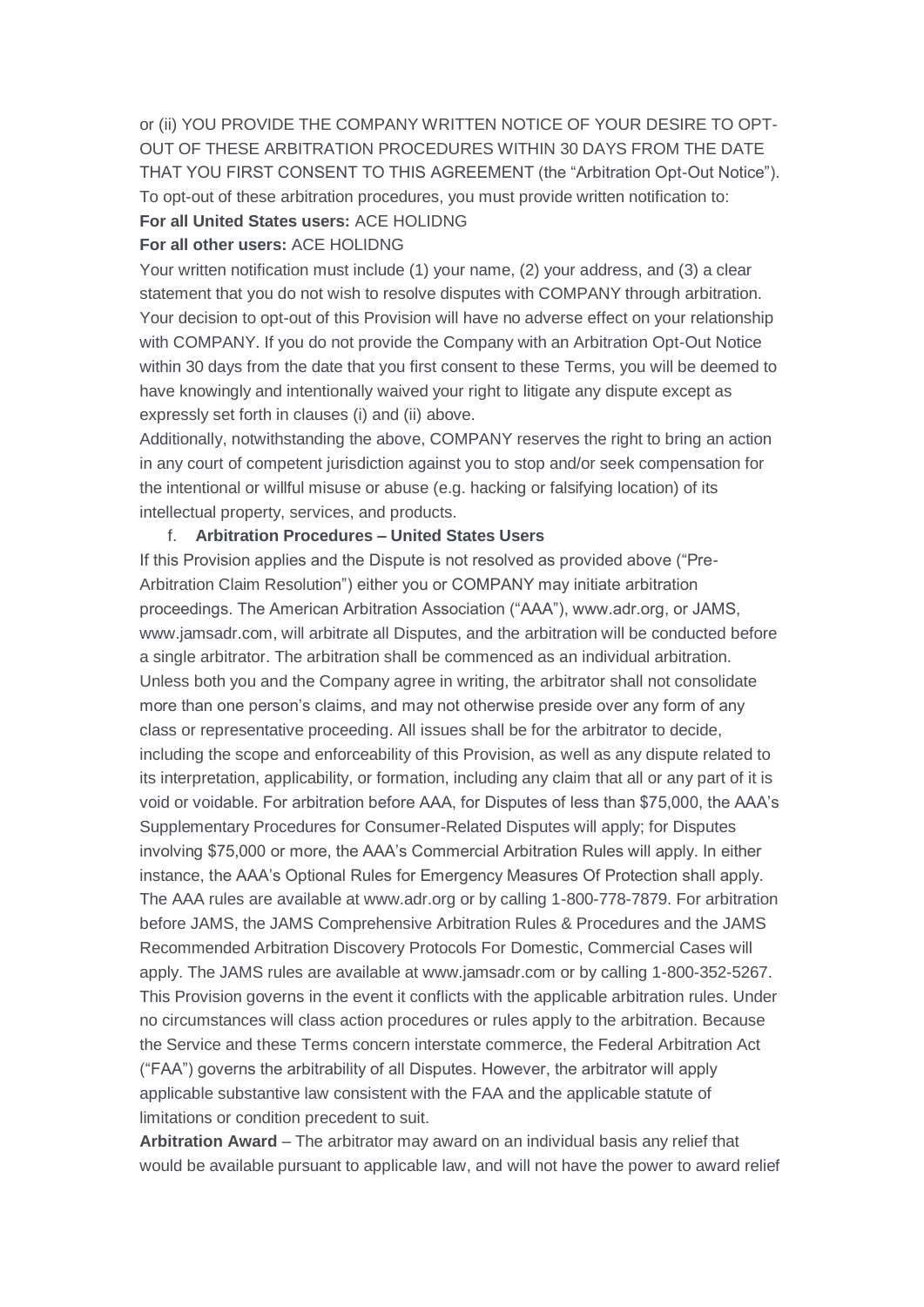to, against or for the benefit of any person who is not a party to the proceeding. The arbitrator will make any award in writing but need not provide a statement of reasons unless requested by a party. Such award will be final and binding on the parties, except for any right of appeal provided by the FAA, and may be entered in any court having jurisdiction over the parties for purposes of enforcement.

**Location of Arbitration** – For Disputes between the COMPANY and users who are residents of the United States, you or COMPANY may initiate arbitration in either San Francisco, California or the federal judicial district that includes the address you provide in your written notification of Pre-Arbitration Claim Resolution. In the event that you select the federal judicial district that includes the address you provide in your written notification of Pre-Arbitration Claim Resolution, COMPANY may transfer the arbitration to San Francisco, California in the event that it agrees to pay any additional fees or costs you incur as a result of the transfer, as determined by the arbitrator.

**Payment of Arbitration Fees and Costs** – Each Party shall pay its own arbitration filing fees and arbitrator's costs and expenses. You are responsible for all fees and costs that You incur in the arbitration, including, but not limited to, attorneys or expert witnesses. Fees and costs may be awarded as provided pursuant to applicable law.

#### g. **Arbitration Procedures – Users Outside the United States**

#### h. **Severability**

If any clause within this Provision (other than the Class Action Waiver clause above) is found to be illegal or unenforceable, that clause will be severed from this Provision, and the remainder of this Provision will be given full force and effect. If the Class Action Waiver clause is found to be illegal or unenforceable, this entire Provision will be unenforceable and the Dispute will be decided by a court.

## i. **Continuation**

This Provision shall survive this Agreement, the termination of your Account (if applicable), and/or your access to or use of the Service.

### 19. **Disclaimer of Warranties**

The Service (including the Application) and all content thereon or therein are provided "as is", without warranty of any kind, either express, implied or statutory. Without limiting the foregoing, COMPANY our partners, and our and their respective affiliates, subsidiaries, officers, directors, employees, agents and licensors (collectively, the "COMPANY Parties") explicitly disclaim any warranties of merchantability, fitness for a particular purpose, quiet enjoyment or non-infringement, and any warranties arising out of course of dealing or usage of trade. The COMPANY Parties make no warranty that the Service will meet your requirements or be available on an uninterrupted, secure, or error-free basis. The COMPANY Parties make no warranty regarding the quality of any products, services or content obtained through the service or the accuracy, timeliness, truthfulness, completeness or reliability of any content obtained through service.

You are solely responsible for all of your communications and interactions with other users of the Service and with other persons with whom you communicate or interact as a result of your use of the Service. You understand that COMPANY does not screen or inquire into the background of any users of the Service, nor does COMPANY make any attempt to verify the statements of users of the Service. The COMPANY Parties make no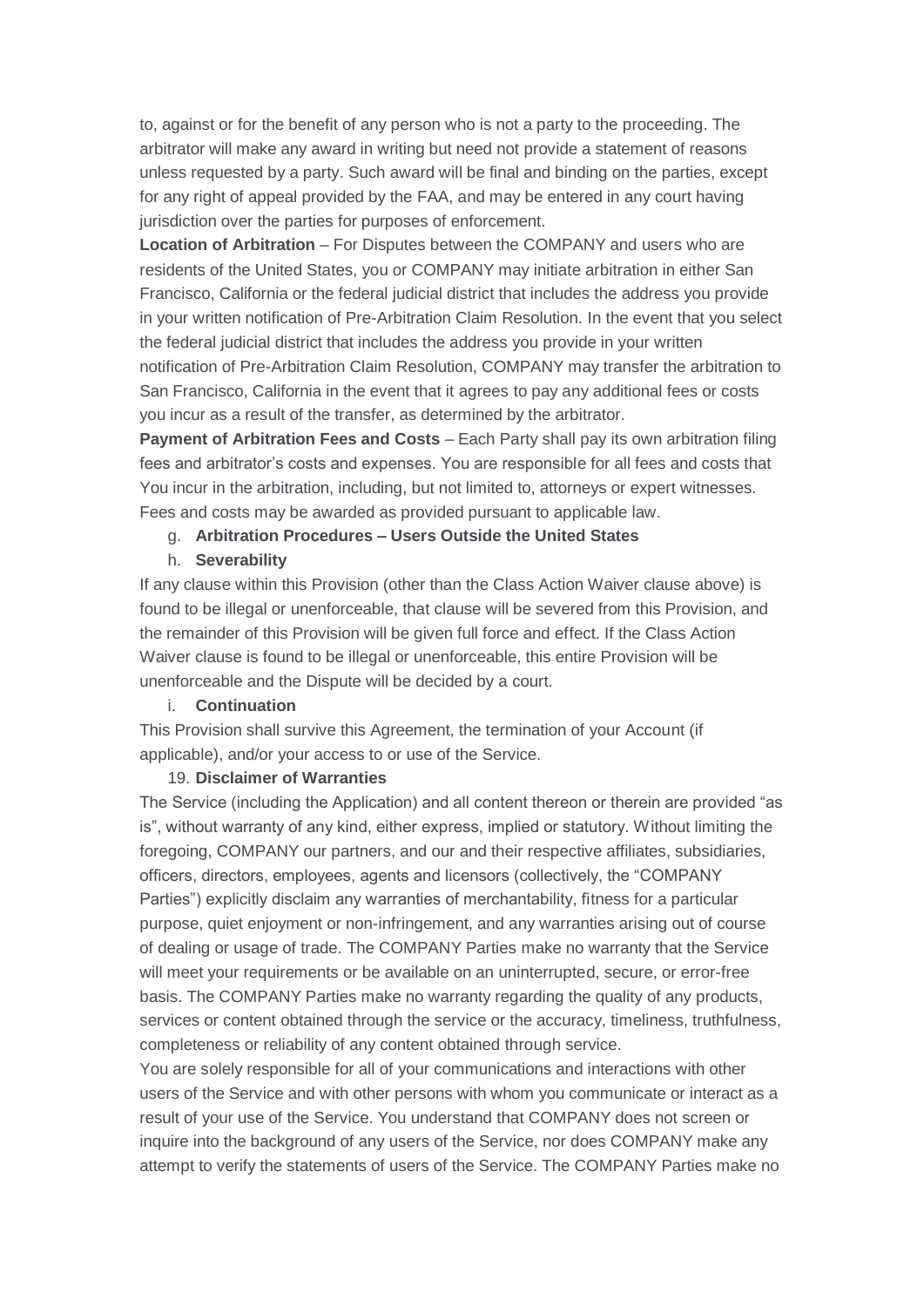representations or warranties as to the conduct of users of the service or their compatibility with any current or future users of the service. You agree to take reasonable precautions in all communications and interactions with other users of the service and with other persons with whom you communicate or interact as a result of your use of the service, particularly if you decide to meet offline or in person. Some jurisdictions do not allow the disclaimer of implied terms in contracts with consumers and as a result the disclaimers of this section

## 20. **Limitation of Liability**

You acknowledge and agree that, to the maximum extent permitted by law, the entire risk arising out of your access to and use of the service, including the application, remains with you. Neither the COMPANY Parties nor any other party involved in creating, producing, or delivering the service will be liable for any incidental, special, exemplary or consequential damages, including lost profits, loss of data, loss of goodwill, service interruption, computer damage or system failure, the cost of substitute products or services, or for any damages for personal or bodily injury or emotional distress arising out of or in connection with these terms or from the use of or inability to use the service, or from any communications, interactions or meetings with other users of the service or other persons with whom you communicate or interact as a result of your use of the Service, whether based on breach of warranty, breach of contract, tort (including negligence), product liability or any other legal theory, and whether or not the company parties have been informed of the possibility of such damage, even if a limited remedy set forth herein is found to have failed of its essential purpose.

In no event will the COMPANY Parties' aggregate liability arising out of or in connection with these terms or from the use of or inability to use the services, any part thereof, or any content exceed five hundred dollars (\$500). The limitations of damages set forth above are fundamental elements of the basis of the bargain between COMPANY and you. Some jurisdictions do not allow the exclusion or limitation of liability for consequential or incidental damages, so the above limitation may not apply to you.

#### 21. **Indemnity**

You agree to indemnify, save, and hold the COMPANY Parties harmless from any claims, losses, damages, liabilities, including legal fees and expenses, arising out of your use or misuse of the Service, any violation by you of these Terms, any of your User Content, or any breach of the representations, warranties, and covenants made by you herein. COMPANY reserves the right, at your expense, to assume the exclusive defense and control of any matter for which you are required to indemnify COMPANY, and you agree to cooperate with COMPANY's defense of these claims. COMPANY will use reasonable efforts to notify you of any such claim, action, or proceeding upon becoming aware of it. You agree that the provisions in this Indemnity section will survive this Agreement, the termination of your Account (if applicable), and/or your access to or use of the Service.

## 22. **Additional Mobile Application Terms**

The following additional terms and conditions apply with respect to any Application that COMPANY provides to you designed for use on an Apple iOS-powered mobile device (an "iOS App"):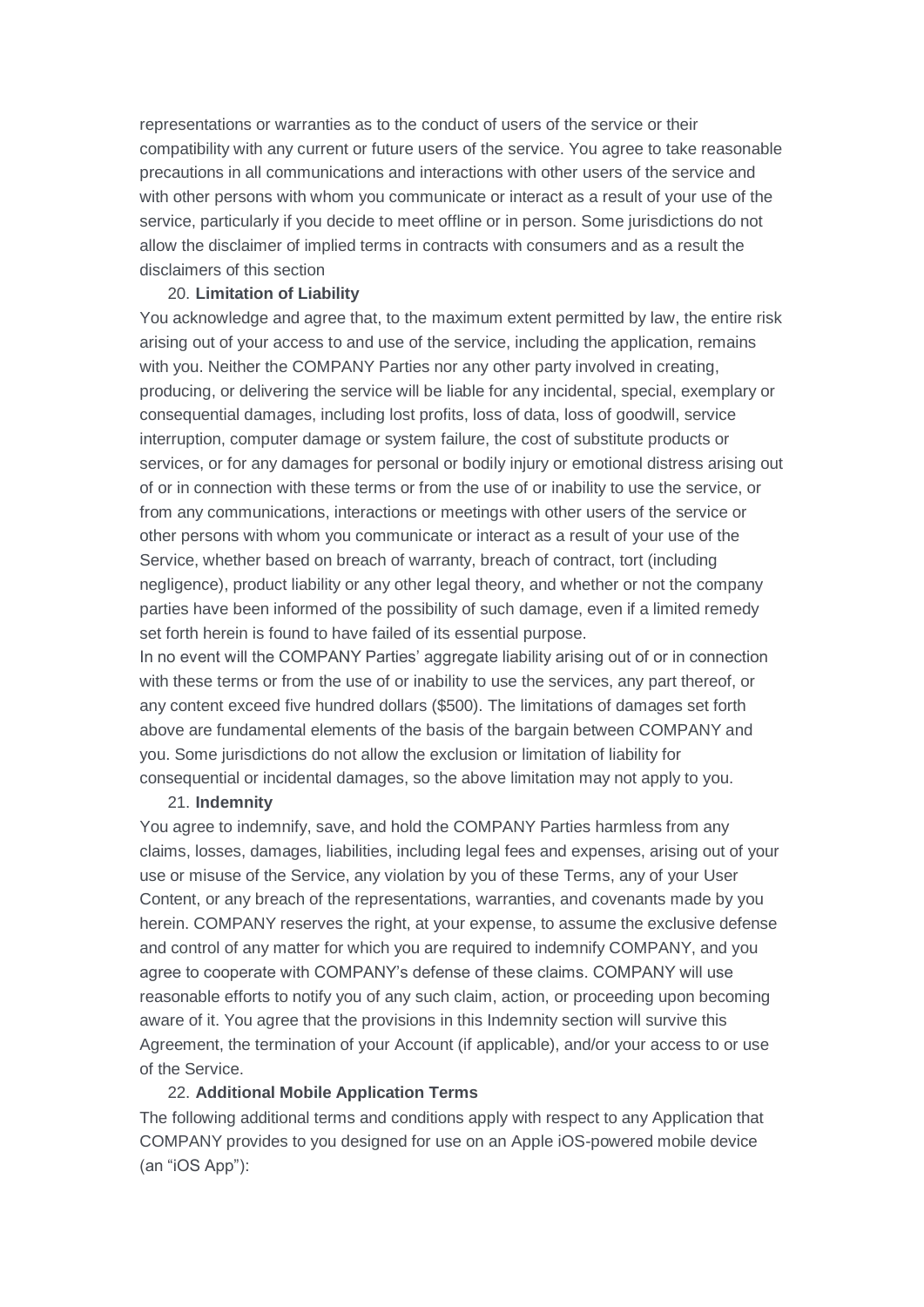You acknowledge that these Terms are between you and COMPANY only, and not with Apple, Inc. ("Apple").

Your use of the iOS App must comply with Usage Rules set forth in Apple's then-current App Store Terms of Service.

COMPANY, and not Apple, is solely responsible for our iOS App and the services and content available thereon. You acknowledge that Apple has no obligation to provide maintenance and support services with respect to our iOS App. To the maximum extent permitted by applicable law, Apple will have no warranty obligation whatsoever with respect to our iOS App and any other claims, losses, liabilities, damages, costs or expenses attributable to any failure of the iOS App to conform to any warranty.

You agree that COMPANY, and not Apple, is responsible for addressing any claims by you or any third party relating to our iOS App or your possession and/or use of our iOS App, including, but not limited to: (i) product liability claims; (ii) any claim that the iOS App fails to conform to any applicable legal or regulatory requirement; and (iii) claims arising under consumer protection or similar legislation, and all such claims are governed solely by these Terms and any law applicable to us as provider of the iOS App.

You agree that COMPANY, and not Apple, shall be responsible, to the extent required by these Terms, for the investigation, defense, settlement and discharge of any third party intellectual property infringement claim related to our iOS App or your possession and use of our iOS App.

You represent and warrant that (i) you are not located in a country that is subject to a U.S. Government embargo, or that has been designated by the U.S. Government as a "terrorist supporting" country; and (ii) you are not listed on any U.S. Government list of prohibited or restricted parties.

You agree to comply with all applicable third party terms of agreement when using our iOS App (e.g., you must not be in violation of your wireless data service terms of agreement when using the iOS App).

You agree that Apple and Apple's subsidiaries are third party beneficiaries to these Terms as they relate to your license to use the iOS App. Upon your acceptance of these Terms, Apple will have the right (and will be deemed to have accepted the right) to enforce these Terms against you as they relate to your license of the iOS App as a third party beneficiary thereof.

The following additional terms and conditions apply with respect to any application that COMPANY provides to you designed for use on an Android-powered mobile device (an "Android App"):

You acknowledge that these Terms are between you and COMPANY only, and not with Google, Inc. ("Google").

Your use of the Android App must comply with Google's then-current Google Play Terms of Service.

COMPANY, and not Google, is solely responsible for the Android App, the services and content available thereon and the support and maintenance thereof. Google has no obligation or liability to you with respect to the Android App or these Terms.

23. **Controlling Law and Jurisdiction**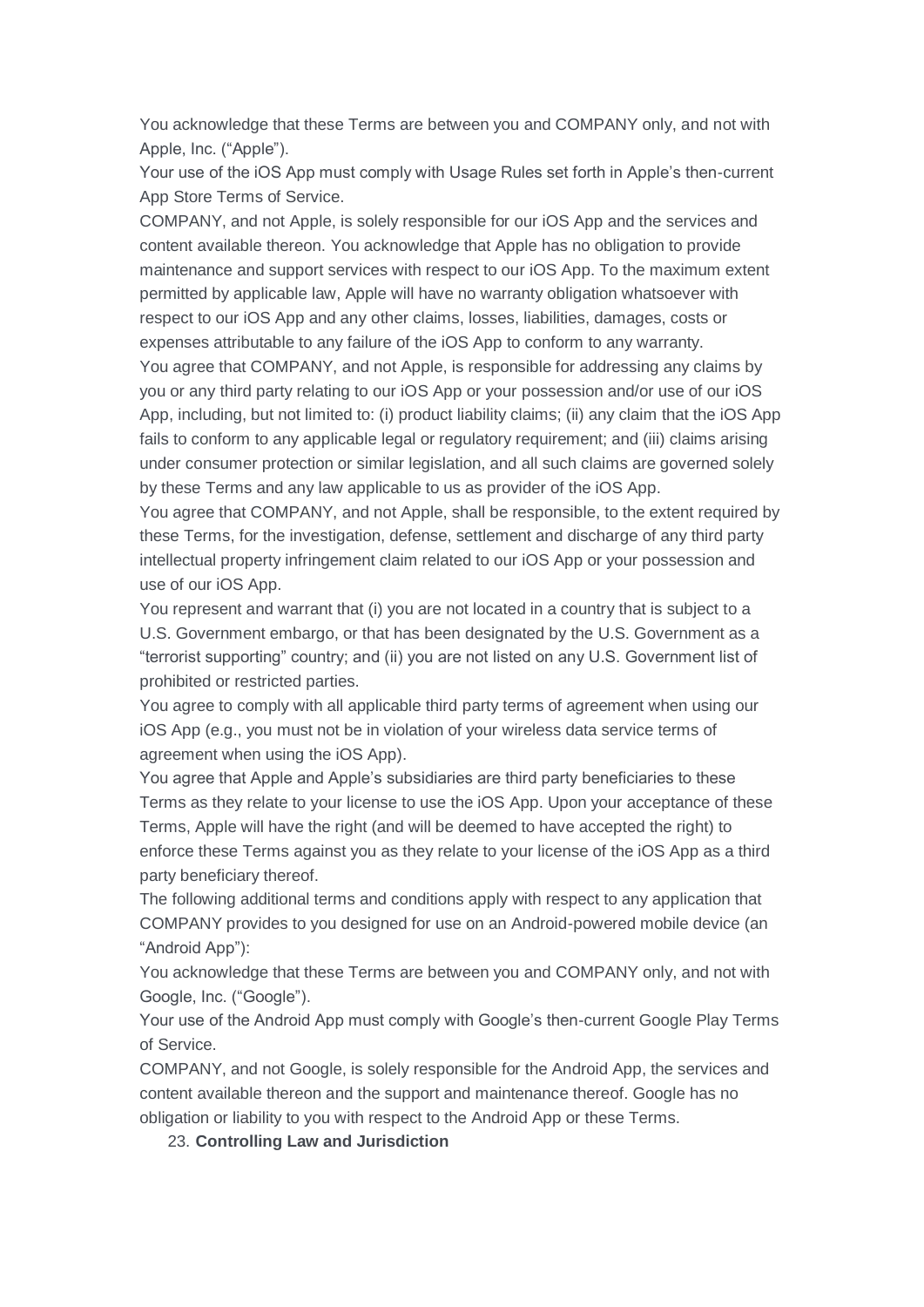To the extent these Terms allow you or COMPANY to initiate litigation in a court, other than for small claims court actions, you and COMPANY agree to the exclusive jurisdiction of and venue in the state and federal courts located in San Francisco, California. You and COMPANY each hereby waives any objection to jurisdiction and venue in such courts. Except as provided in the "Dispute Resolution and Arbitration Provision" (above), these Terms, your use of the Service, and all claims or causes of action (whether in contract, tort, or statute), that may be based upon, arise out of, or relate to these Terms, shall be governed by and enforced in accordance with the laws of the State of California, including its statutes of limitation, without regard to its conflict of laws provisions. If you reside in a country in which this clause is prohibited by law, this section does not apply to you.

## 24. **Entire Agreement**

These Terms constitute the entire and exclusive understanding and agreement between COMPANY and you regarding the Service, and these Terms supersede and replace any and all prior oral or written understandings or agreements between COMPANY and you regarding the Service.

#### 25. **Assignment**

You may not assign or transfer these Terms, by operation of law or otherwise, without COMPANY's prior written consent. Any attempt by you to assign or transfer these Terms, without such consent, will be of no effect. COMPANY may assign or transfer these Terms, at its sole discretion, without restriction. Subject to the foregoing, these Terms will bind and inure to the benefit of the parties, their successors and permitted assigns.

#### 26. **Notices**

Any notices or other communications permitted or required hereunder, including those regarding modifications to these Terms, will be in writing and given by COMPANY (i) via e-mail (in each case to the address that you provided by your Facebook Login) or (ii) by posting to the Service. Notices sent by email will be effective when we send the email, and notices we provide by posting to the Service will be effective upon posting. For all United States users, any notices or other communications permitted or required hereunder by you, shall be in writing and addressed to: ACE HOLDING. Any notices that you provide without compliance with this section shall have no legal effect.

### 27. **California Consumer Notice**

Under California Civil Code section 1789.3, California users are entitled to the following consumer rights notice California residents may reach the Complaint Assistance Unit of the Division of Consumer Service of the California Department of Consumer Affairs by post at 1625 North Market Blvd., Sacramento, CA 95834 or by telephone at (916) 445- 1254 or (800) 952-5210 or Hearing Impaired at TDD (800) 326-2297 or TDD (916) 322- 1700.

#### 28. **Force Majeure**

In delivering the Service or providing the Applications, COMPANY shall not be liable with respect to any damages, injuries, nonperformance or delay in performance by reason of any act of God, weather, fire, flood, plague, acts of terror or foreign enemy, satellite or network failure, governmental order or regulation, trade dispute, or any other cause beyond its respective control.